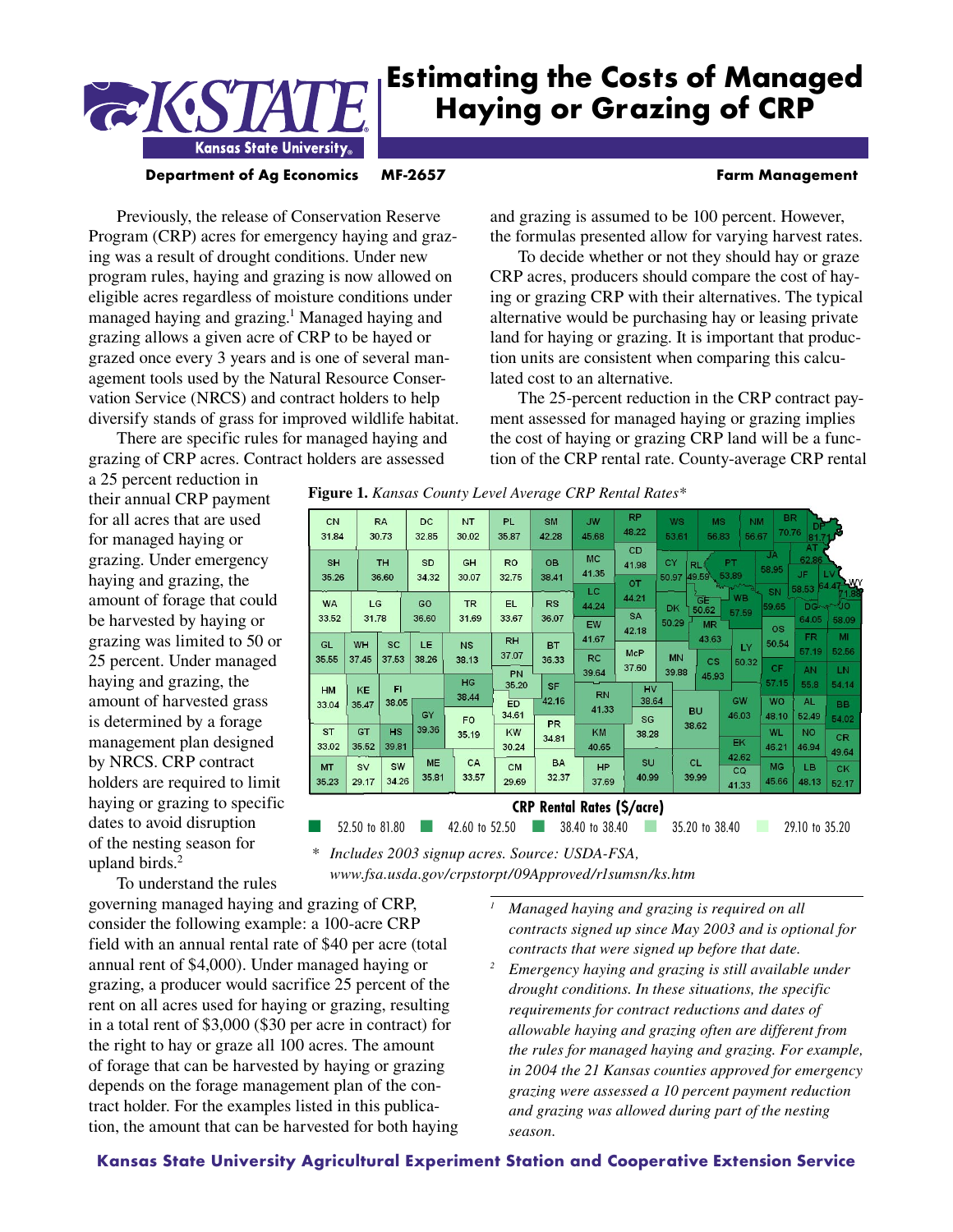rates in Kansas are presented in Figure 1. CRP rental rates are generally higher in eastern Kansas than western Kansas, which suggests the 25-percent reduction in rental rates reflects a higher opportunity cost of grazing CRP in the eastern part of the state (especially the northeast). However, it is important to consider the productive capacity of the land when estimating the total cost of haying or grazing because it will affect the cost of harvested forage from CRP land.

The following sec-

tions provide step-by-step

examples of how to estimate the costs of forage from managed haying and grazing of CRP land, based on average data for several counties. The following acronyms are used in these sections:

*BHHCPA* (before-harvest hay cost per acre), *BHHCPT* (before-harvest hay cost per ton), *AHHCPT* (after-harvest hay cost per ton),

*GCPA* (graze cost per acre), and

*GCPAUM* (graze cost per animal unit month).

Because costs are specific to many factors, producers are encouraged to use their own information when calculating the cost of haying or grazing CRP for their particular situations.3

### **Managed Haying**

County-level average rates presented in Figure 1 are used to calculate a before-harvest hay cost per acre (*BHHCPA*) using the following formula:

County Average CRP Rental Rate × Percent Reduction in Rental Rate = BHHCPA Percent of Forage Available to Hay

For example, the following is the *BHHCPA* of haying CRP for Hamilton County in southwest Kansas compared to Jackson County in northeast Kansas.



These costs per acre could be compared to the cost of leasing private land to harvest hay. For example, if

#### **Figure 2.** *Hay Production of CRP Range under Various Conditions\**



*\* Conditions determined by USDA-NRCS Range Evaluations. Source: USDA-NRCS, www.nrcs.usda.gov/technical/efotg/*

private land could be leased for less than \$8.26 per acre in Hamilton County or \$14.74 in Jackson County, haying CRP acres is not economical. When making this comparison, remember to account for potential productivity differences between the CRP land and other land being considered. A more useful comparison is the cost of harvested CRP acres on a per-ton basis, because this accounts for land productivity (i.e., estimate cost per ton *BHHCPT* and *AHHCPT* as opposed to cost per acre *BHHCPA*). This estimated cost per ton can then be compared to either the cost per ton of harvested hay from other land or to the cost of purchasing hay.

To convert the per-acre cost of managed haying to a per-ton basis, adjust the per-acre value to account for the amount of hay available under certain range conditions. The NRCS determined the expected hay production on CRP ground under various range conditions for loamy upland soil (Figure 2). The four geographical regions in Figure 2 approximately reflect the different land resource areas described by the NRCS. These areas are classified by similar climate, topography, and vegetation. Hay production is described in pounds per acre under *normal* and *unfavorable* (drought) range conditions.

The before-harvest hay cost per acre (*BHHCPA*) is adjusted for the estimated hay production and con-

 *An Excel spreadsheet (KSU-CRP HAYorGRAZE.xls) is available at [www.agmanager.info](http://www.agmanager.info/crops/prodecon/production/default.asp#Decision-Making%20Tools:) that performs all of the calculations discussed in this paper, based upon user-supplied inputs.*

*3*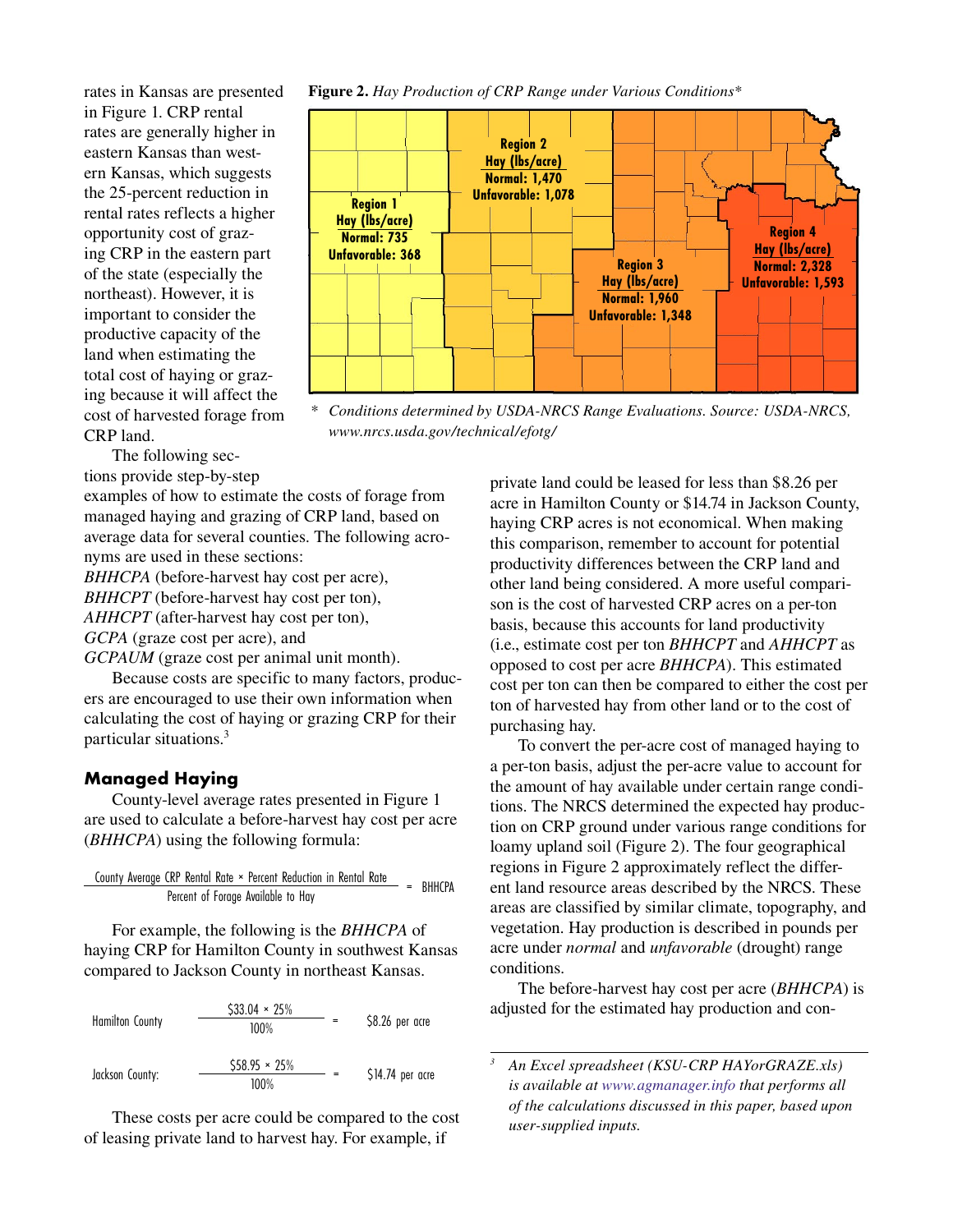verted to a before-harvest hay cost per ton (*BHHCPT*) using the following formula:

$$
BHHCPA \qquad \times \qquad \qquad \frac{2,000 \text{ lbs per ton}}{\text{Lbs of hay per acre}} \qquad \qquad = \qquad \text{BHHCPT}
$$

The example using Hamilton and Jackson counties is continued by calculating the *BHHCPT* associated with haying CRP acres under *normal* range conditions:

Hamilton  
\nCountry: 
$$
$8.26
$$
 per acre  $\times$   $\frac{2,000 \text{ lbs per ton}}{735 \text{ lbs per acre}}$   $=$   $$22.48$  per ton  
\nJackson  
\nGounty:  $$14.74$  per acre  $\times$   $\frac{2,000 \text{ lbs per ton}}{1,960 \text{ lbs per acre}}$   $=$   $$15.04$  per ton

Even though the cost per acre is relatively low in Hamilton County, the cost per ton is high because of the low hay production. Use this formula to calculate the cost per ton under *unfavorable* conditions by substituting in the appropriate production value (*lbs of hay per acre*). The *BHHCPT* values under *unfavorable*  conditions would be \$44.89 and \$21.87 for Hamilton and Jackson counties, respectively. This difference between *unfavorable* and *normal* conditions indicates the effect of expected level of production on the cost of hay harvested from CRP acres, which reinforces the importance of producers using their own information when calculating the cost of haying CRP acres.

To compare the costs of managed haying of CRP to buying hay, add the total costs of harvesting hay (i.e., cost of swathing, raking, and baling) to the before-harvest cost of hay per ton (*BHHCPT*). Adding the harvested costs gives an estimate of the total costs of harvested hay (i.e., *AHHCPT*). Table 2 shows the statewide average prices paid for custom hay harvesting for Kansas from 1999 to 2003, assuming a 1,500 pound round bale.

The cost of harvesting hay is calculated by converting the costs listed in Table 2 to dollars per ton, adjusting for the estimated amount of hay production, and then by adding the individual costs to arrive at a total cost according to:

| Swathing cost per acre        | $\pmb{\times}$            | 2,000 lbs per ton<br>Lbs of hay per acre |                   |                               | Swathing cost per ton           |
|-------------------------------|---------------------------|------------------------------------------|-------------------|-------------------------------|---------------------------------|
| Raking cost per acre          | $\boldsymbol{\mathsf{x}}$ | 2,000 lbs per ton<br>Lbs of hay per acre |                   |                               | Raking cost per ton             |
| Baling cost per bale          | ×                         | 1,500 lbs of hay per bale                | 2,000 lbs per ton |                               | Baling cost per ton             |
| Swathing cost<br>÷<br>per ton |                           | Raking cost per<br>ton                   | ÷                 | <b>Baling cost</b><br>per ton | Total cost of haying<br>per ton |

To determine the managed haying after-harvest hay cost per ton (*AHHCPT*), the total cost of harvesting hay per ton is added to the *BHHCPT* using the following formula:

| BHHCPT |  | Total cost of harvesting<br>hay per ton |  | AHHCPT |
|--------|--|-----------------------------------------|--|--------|
|--------|--|-----------------------------------------|--|--------|

Continuing with the example for Hamilton and Jackson counties, the *AHHCPT* under *normal* range conditions is:4

| <b>Hamilton County</b> | \$22.48 per ton  | \$40.13 per ton | $=$ 562.61 |
|------------------------|------------------|-----------------|------------|
| Jackson County         | $$15.04$ per ton | \$21.44 per ton | - \$36.48  |

The examples provided are based on the average CRP rental rates in Hamilton County and Jackson County, but the payment is not the same on all CRP land. Thus, it may be useful to calculate the breakeven CRP rental rate for an individual contract, given a purchase price for hay. Using the market rate for purchas-

4  *Individual calculations for the costs per ton of the swathing, raking, and baling operations are not shown here. Based on the 2003 custom rates and normal conditions, the per-ton costs for swathing, raking, and baling are \$22.50, \$7.40, and \$10.23, respectively, for Hamilton County and \$8.44, \$2.78, and \$10.23, respectively, for Jackson County.*

|      | $\tilde{ }$        | $\tilde{\phantom{a}}$<br>$\tilde{\phantom{a}}$ |                         |
|------|--------------------|------------------------------------------------|-------------------------|
| Year | Swathing (\$/acre) | <b>Raking (\$/acre)</b>                        | <b>Baling (\$/bale)</b> |
| 2003 | 8.27               | 2.72                                           | 7.67                    |
| 2002 | 8.42               | 2.95                                           | 7.67                    |
| 2001 | 8.20               | 2.88                                           | 7.19                    |
| 2000 | 7.80               | 2.91                                           | 6.96                    |
| 1999 | 7.79               | 2.83                                           | 6.78                    |

**Table 2.** *2003 Kansas State-Level Average Custom Hay Harvesting Rates*

*Source: USDA-NASS, www.nass.usda.gov/ks/custom/crsel.htm*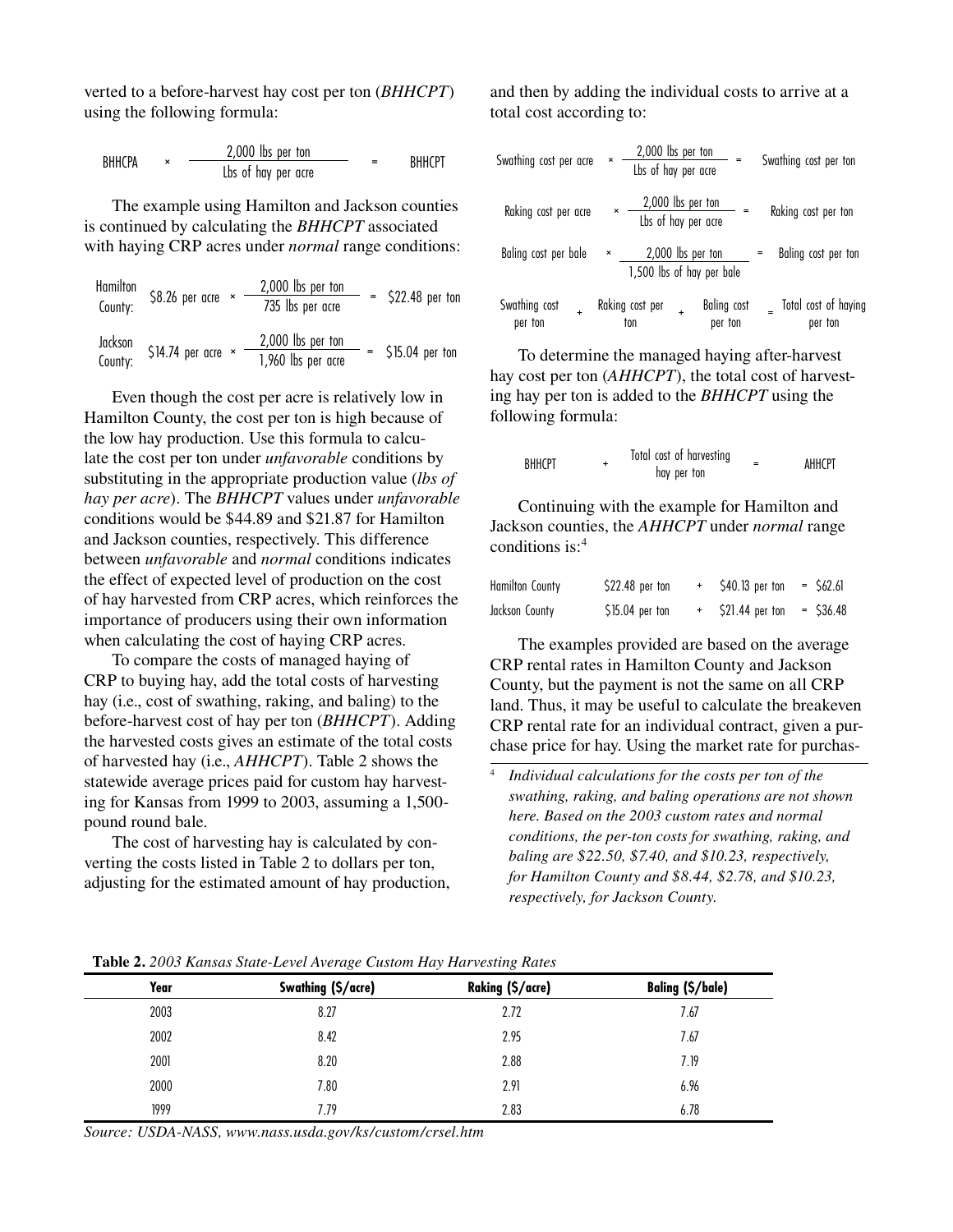ing hay, the following formula can be used to calculate a breakeven CRP rental rate per acre:

| (Price of hay/ton<br>- Total cost of<br>harvesting hay/ton)           |  | Lbs of hay<br>per acre |  | Percent of<br>× Forage Available<br>to Hav |  | Breakeven CRP Rental |  |  |  |
|-----------------------------------------------------------------------|--|------------------------|--|--------------------------------------------|--|----------------------|--|--|--|
| Rate, \$/acre<br>2,000 lbs per ton × Percent Reduction in Rental Rate |  |                        |  |                                            |  |                      |  |  |  |

Continuing with the example for Hamilton and Jackson counties, and assuming a market hay price of \$61.57 per ton<sup>5</sup> and *normal* range conditions, gives the following breakeven CRP rental rates:

| Hamilton | $(S61.57/ton - S40.13/ton) \times 735 \text{ lbs/acre} \times 100\%$ | \$31.52 per  |
|----------|----------------------------------------------------------------------|--------------|
| County   | 2,000 lbs/ton $\times$ 25%                                           | acre         |
| Jackson  | $(S61.57/ton - S21.44/ton) \times 1,960$ lbs/acre $\times$ 100%      | \$157.31 per |
| County   | 2,000 lbs/ton $\times$ 25%                                           | acre         |

If the current per acre CRP rental rate is lower than the breakeven rental rate, then hay harvested on managed CRP acres is less expensive than purchasing hay at the market price (\$61.57 per ton in this example). The cost of haying CRP acres (25 percent reduction in payment on all acres used for haying) would be lower than the benefit of haying the land. In Hamilton County, where the breakeven rental rate is lower than the county average CRP rental rate of \$33.04, the cost of hay from CRP acres is higher than the cost of purchasing hay privately. For Jackson County, the breakeven rental rate is higher than the county average of \$58.95, indicating the cost of hay from managed CRP acres is less than the cost of purchasing hay at the market price. This assumes that hay would be available at the market rate. It should be noted that in the event of a drought (i.e., unfavorable conditions), the market price for hay could be substantially higher than the \$61.57 used in this example. As the price of hay increases, the breakeven CRP rental rate also increases and, the relative profitability of haying CRP land improves.

 A similar breakeven analysis would be the calculation of the breakeven percentage of the CRP rental rate reduction that is assessed for managed grazing and haying (i.e., the 25 percent reduction in the payment). This breakeven percent reduction in the CRP rental rate is calculated according to:

| (Price of hay/ton<br>- Total cost of<br>harvesting hay/ton) | $\boldsymbol{\mathsf{x}}$ | Lbs of hay<br>per acre | $\mathsf{x}$ | Percent of<br>Forage Available<br>to Hav | Breakeven rental  |
|-------------------------------------------------------------|---------------------------|------------------------|--------------|------------------------------------------|-------------------|
| 2,000 lbs per ton $\times$ CRP rental rate (\$/acre)        |                           |                        |              |                                          | rate reduction, % |

Assuming *normal* range conditions and a market hay price of \$61.57, the breakeven CRP rental rate reduction percentages are:

| Hamilton | (\$61.57/ton - \$40.13/ton) × 735 lbs/acre × 100%                      | 23.8% |
|----------|------------------------------------------------------------------------|-------|
| County   | 2,000 $\frac{\text{lbs}}{\text{ton}} \times \frac{533.04}{\text{arc}}$ |       |
| Jackson  | (\$61.57/ton - \$21.44/ton) ×1,960 lbs/acre × 100%                     | 66.7% |
| County   | 2,000 lbs/ton $\times$ \$58.95/acre                                    |       |

The interpretation of this breakeven rate is that the government-imposed CRP rental rate reduction percentage would have to be less than the calculated breakeven rental rate reduction for haying of CRP to cost less per ton than purchasing hay. Based on the current statewide rate of 25 percent, the after-harvest cost of hay per ton (*AHHCPT*) from CRP acres in Hamilton County is greater than the cost of purchasing hay, so the rental rate reduction would have to be less than 23.8 percent for haying CRP to be economical. However, the *AHHCPT* for managed haying CRP in Jackson County is less than the cost to purchase hay at \$61.57 per ton. In other words, the payment reduction could be increased to 66.7 percent before it would become uneconomical to hay CRP land in Jackson County given the assumptions in this example.

To calculate a breakeven analysis at the state level, a state-level average CRP rental rate and a state-level average hay production estimate for *normal* and *unfavorable* conditions were calculated. The average CRP rental rate and the average hay production are adjusted to reflect the number of CRP acres in each county to arrive at a weighted average rental rate and production level. The acre-weighted average CRP rental rate for Kansas is \$38.69 and the acre-weighted hay production levels are 1,313 and 863 pounds per acre for *normal* and *unfavorable* range conditions, respectively. The weighted values are used to calculate the state-level breakeven rental rate and rental rate reduction percentage (Table 3). Under *normal* conditions, the breakeven rental rate is \$90.87 and the rental rate reduction percentage is 58.7 percent. Under *unfavorable* conditions, the breakeven rental rate is \$44.66 and the breakeven rental rate reduction is 28.9 percent. These results suggest that, on average across the state, the costs of hay harvested from CRP acres under both *normal* and *unfavorable* conditions is less expensive than purchasing hay at \$61.57 per ton. The formulas presented above allow for re-calculation of the breakeven values to reflect changes in the market price for purchasing hay, changes in the cost of hay harvesting, as well as different assessments of expected hay production.

<sup>5</sup>  *Average price of "other hay" in Kansas from 1999 to 2003. Source: Kansas Agricultural Statistics.*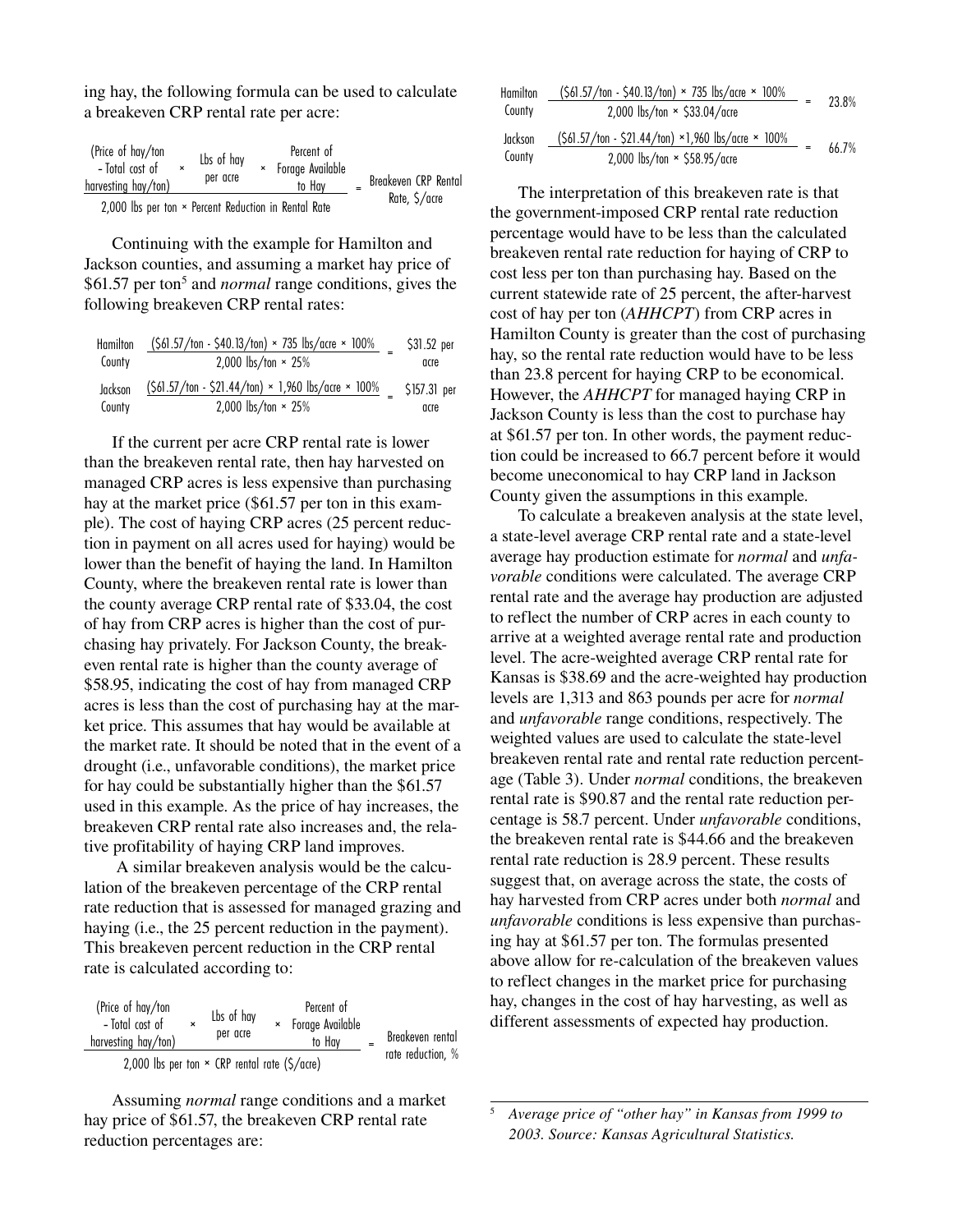**Table 3.** *Breakeven Rates of Managed Haying for State-Level Values\**

|                  | Normal Range Conditions | Unfavorable Range Conditions |                    |  |  |
|------------------|-------------------------|------------------------------|--------------------|--|--|
| CRP Rental Rate  | CRP Rate Reduction      | <b>CRP</b> Rental Rate       | CRP Rate Reduction |  |  |
| \$90.87 per acre | 58.7 %                  | \$44.66 per acre             | 28.9%              |  |  |

*\* Based on Kansas weighted-average CRP rental rate of \$38.69, a purchase cost for hay of \$61.57 per ton, and Kansas weighted-average hay production levels of 1,313 and 863 pounds per acre for normal and unfavorable range conditions, respectively.*

#### **Managed Grazing**

County-level average rates in Figure 1 are used to calculate the grazing cost per-acre (*GCPA*) of CRP land using the following formula:<sup>6</sup>

Country Average CRP Rental Rate × Percent Reduction in Rental Rate = 
$$
GCPA
$$

For example, the following is the *GCPA* for Hamilton County in southwest Kansas compared to Jackson County in northeast Kansas.

| <b>Hamilton County</b> | $$33.04 \times 25\%$<br>100% | \$8.26 per acre  |
|------------------------|------------------------------|------------------|
| Jackson County         | $$58.95 \times 25\%$<br>75%  | \$14.74 per acre |

This calculation gives a per-acre value, but it may be inaccurate to compare this to the per-acre cost of grazing other pasture land due to stocking capacity. That is, the cost is a function of the forage available to graze. Most CRP ground has been seeded back to a five-grass native mix. The NRCS has determined initial stocking rates for CRP ground under various range conditions for loamy upland soil (Figure 3). The four geographical regions in Figure 3 reflect the different land resource areas described by NRCS. These areas are classified by similar climate, topography, and vegetation. Stocking rates are described by the animal unit month (AUM) per acre under range conditions of *normal* and *unfavorable* (drought).7 The concept of AUM is used as a standardized measure of stocking capacity in that it accounts for the fact that the *acres-per-headstocking-rates* (commonly referenced in a region) often vary considerably across geographical regions.

Continuing with the example for Hamilton and Jackson counties, the grazing cost per acre (*GCPA*) is adjusted to reflect the actual forage available under *normal* range conditions to arrive at the grazing cost per AUM (*GCPAUM*) according to:

| GCPA                   | GCPAUM                                 |                 |
|------------------------|----------------------------------------|-----------------|
| AUMs per acre          |                                        |                 |
| <b>Hamilton County</b> | \$8.26 per acre<br>0.5 AUMs per acre   | \$16.52 per AUM |
| Jackson County         | $$14.74$ per acre<br>0.8 AUMs per acre | \$18.43 per AUM |





6  *Note that this formula is the same as used as the starting point for determining the cost of haying CRP acres. This is because the cost associated with a reduction in CRP payment is the same regardless of whether the land is hayed or grazed. The formula is repeated simply for consistency purposes.*

7  *An AUM is the measure of the forage requirement for one month for a 1,000 pound lactating cow with a calf of up to 3 months old (or less than 400 pounds) at its side.*

*\* Conditions determined by USDA-NRCS Range Evaluations. Source: USDA-NRCS, www.nrcs.usda.gov/technical/efotg/*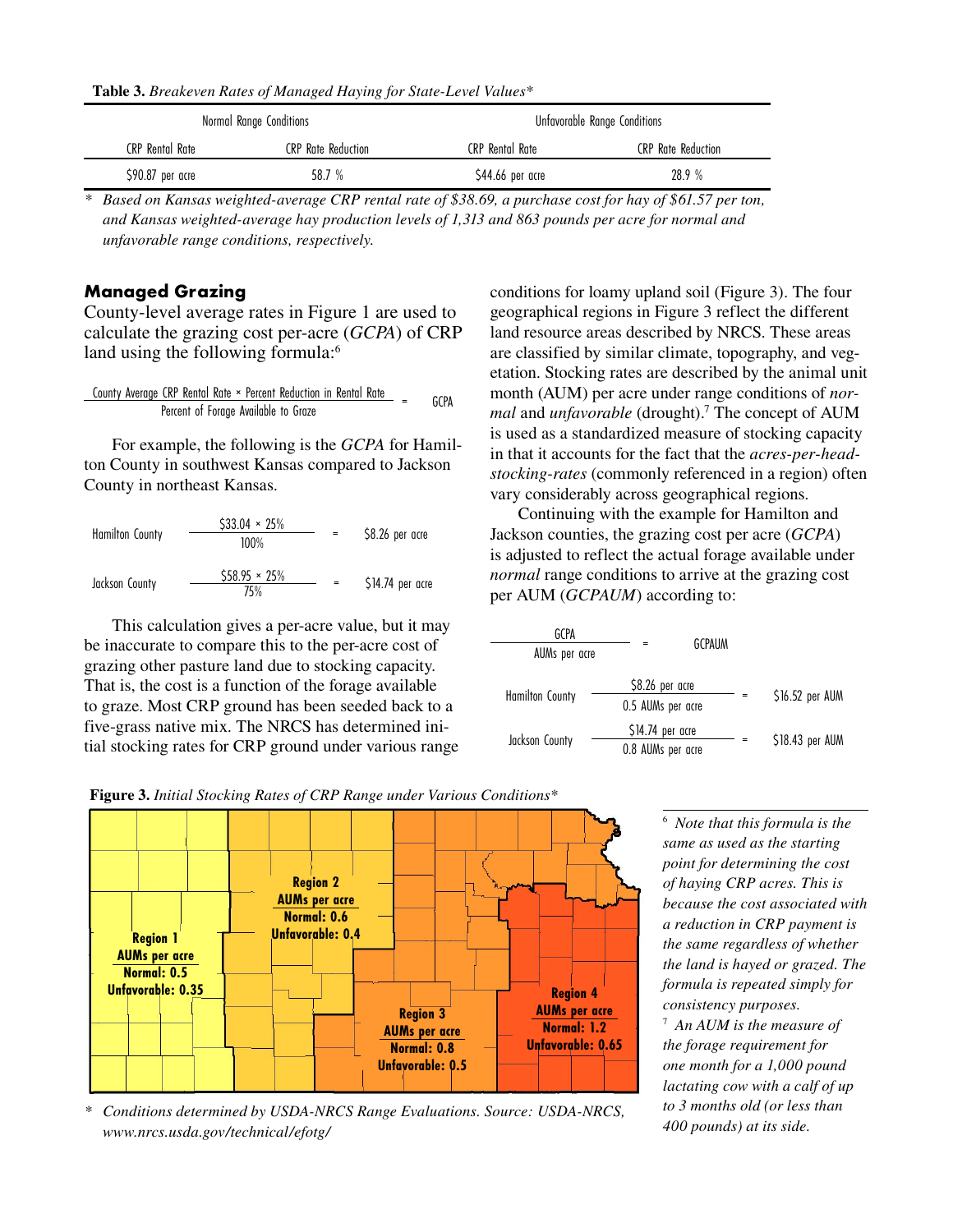**Table 4.** *Kansas Grazing Fees for Cattle\**

| Year | Cost per AUM |
|------|--------------|
| 2002 | \$13.00      |
| 2001 | \$12.50      |
| 2000 | \$12.00      |
| 1999 | \$11.50      |
| 1998 | \$12.90      |

*\* Source: USDA-NASS, www.usda.gov/nass/pubs/ stathigh/2003/econindex.htm*

The same calculation made for the *GCPAUM* under *unfavorable* range conditions increases the cost of grazing CRP to \$23.60 and \$29.48 per AUM for Hamilton and Jackson counties, respectively, because less forage per acre is available and the 25 percent reduction remains the same.

How does this cost per AUM compare to private grazing fees? The statewide average grazing fee, as reported by USDA, was \$13 per AUM in 2002 (Table 4).

The examples provided are based on the average CRP rate in Hamilton and Jackson counties. However, because not all CRP land receives the same payments, it may be useful to calculate the breakeven CRP rental rate for an individual contract, given a private grazing rate. Using the average market rate for private grazing, the following formula can be used to calculate a breakeven CRP rental rate for a county assuming *normal* range conditions:

| Private Grazing Fee × Stocking Rate × Percent of Forage | Breakeven CRP                                               |     |                |
|---------------------------------------------------------|-------------------------------------------------------------|-----|----------------|
|                                                         | Rental Rate, \$/acre                                        |     |                |
| <b>Hamilton</b><br>County                               | \$13 per AUM $\times$ 0.5 AUM per acre $\times$ 100%<br>25% |     | \$26,00/acre   |
| Jackson<br>County                                       | \$13 per AUM $\times$ 0.8 AUM per acre $\times$ 100%<br>25% | $=$ | $$41.60/$ acre |

The breakeven calculations indicate that the per acre CRP rental rate must be less than \$26.00 and \$41.60 per acre, respectively, for Hamilton and Jackson counties, in order for CRP managed grazing to be less expensive than private grazing fees of \$13 per AUM. This assumes that private land would be available at the market rate. Under drought conditions, the market rate for private grazing may be higher. The private grazing fee used in this analysis reflects local supply and demand for pasture. It also reflects capital investments, such as fencing, that may not be present on CRP ground. It is important to consider any other costs that might be incurred when estimating the cost of grazing CRP.

A similar breakeven analysis would be the calculation of the breakeven percentage of the CRP rental rate reduction that is assessed for managed grazing (i.e., the 25 percent reduction in the payment). This breakeven percent reduction in the CRP rental rate is calculated as:

| Private Grazing Fee × Stocking Rate × Percent of Forage | Breakeven<br>Rental Rate<br>Reduction %                                  |       |  |  |
|---------------------------------------------------------|--------------------------------------------------------------------------|-------|--|--|
| Hamilton<br>County                                      | \$13 per AUM $\times$ 0.5 AUM per acre $\times$ 100%<br>\$33.04 per acre | 19.7% |  |  |
| Jackson<br>County                                       | \$13 per AUM $\times$ 0.8 AUM per acre $\times$ 100%<br>\$58.95 per acre | 176%  |  |  |

The breakeven calculation indicates that the government-imposed CRP rental rate reduction would have to be less than 19.7 and 17.6 percent for managed grazing of CRP to cost less per AUM than private grazing in Hamilton and Jackson counties, respectively.

To calculate a breakeven analysis at the state level, two values are required: a state-level average CRP rental rate and a state-level average stocking rate per acre. Both the average rental rate and the average stocking rate are adjusted to reflect the number of CRP acres in each county to arrive at a weighted average rental rate and stocking rate. The acre-weighted average CRP rental rate for Kansas is \$38.69 and the acre-weighted stocking rates are 0.64 and 0.42 AUM per acre for *normal* and *unfavorable* range conditions, respectively. These weighted values are then used to calculate

|  | <b>Table 5.</b> Breakeven Rates of Managed Grazing for State-Level Values* |  |  |
|--|----------------------------------------------------------------------------|--|--|
|--|----------------------------------------------------------------------------|--|--|

|                  | <b>Normal Range Conditions</b> | <b>Unfavorable Range Conditions</b> |                           |  |  |  |  |  |
|------------------|--------------------------------|-------------------------------------|---------------------------|--|--|--|--|--|
| CRP Rental Rate  | CRP Rate Reduction             | <b>CRP</b> Rental Rate              | <b>CRP</b> Rate Reduction |  |  |  |  |  |
| \$33.28 per acre | 21.5%                          | \$21.84 per acre                    | 14.1%                     |  |  |  |  |  |

*\* Based on Kansas average CRP rental rate of \$38.69, a private grazing rate of \$13 per AUM, and stocking rates of 0.64 and 0.42 AUMs per acre for normal and unfavorable conditions, respectively.*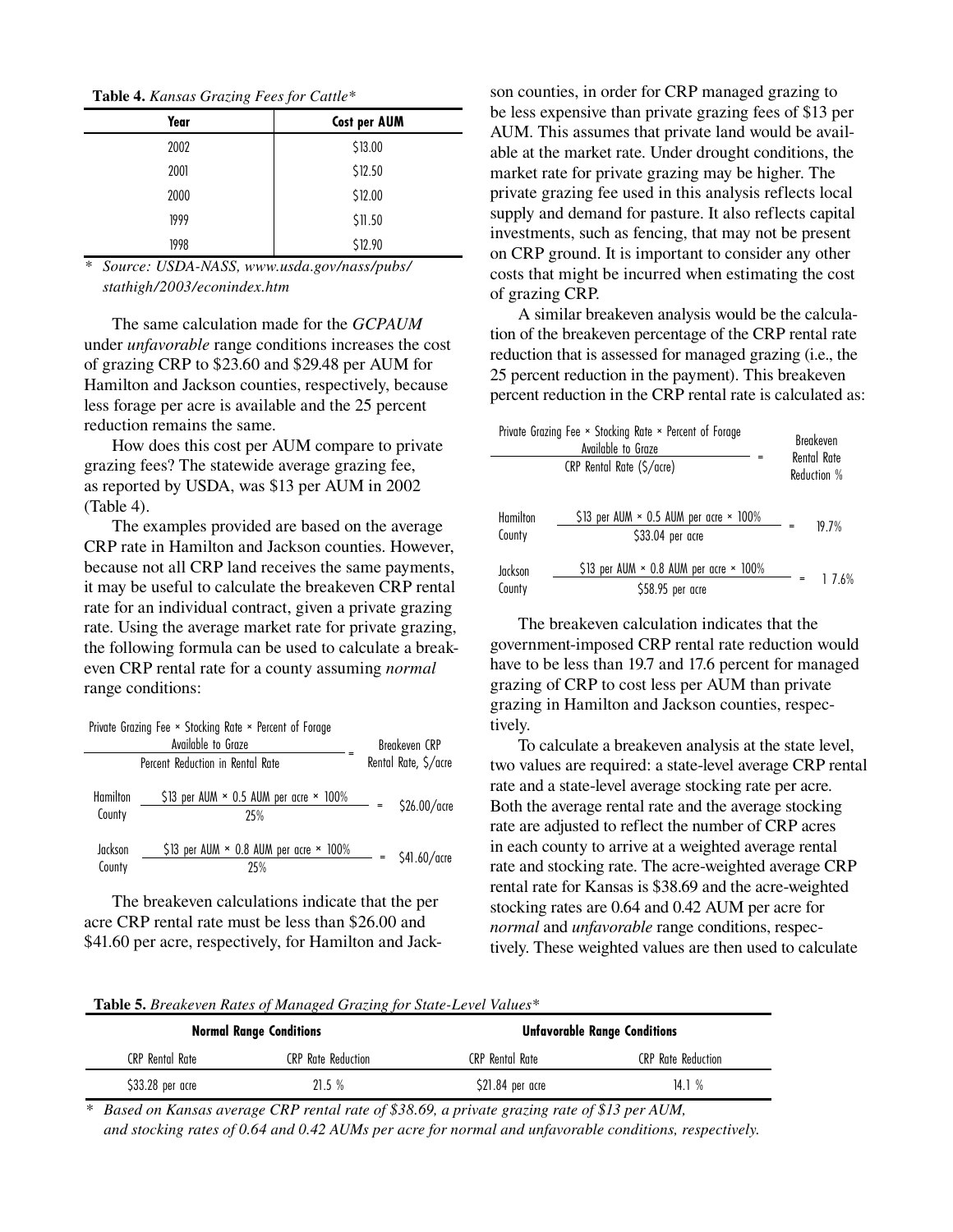statewide average breakeven rental rates for *normal* and *unfavorable* range conditions (Table 5). The breakeven CRP rental rate reduction percentage is also calculated. Under *normal* conditions this value is 21.5 percent, while under *unfavorable* conditions it is 14.1 percent. These percentages compare to the current rental rate reduction of 25 percent for managed grazing. On average, the costs of grazing CRP will be greater than renting private land at \$13 per AUM. The formulas presented allow for re-calculation of the breakeven values to reflect changes in the market rental rate for private grazing.

#### **Summary**

This publication provides a framework to estimate the cost of managed haying or grazing CRP, which can be compared to the cost of purchasing hay or leasing private land for haying or grazing. Figure 4 shows the county-average costs of hay (\$/ton) from managed haying CRP acres when range conditions are *normal*. Based on these costs, it is more expensive to hay CRP than to purchase hay at \$61.57 per ton in western Kansas. For other parts of the state, the cost of

**Figure 4.** *Estimated County-Average Cost of Hay from CRP Acres under Normal Conditions*

| <b>CN</b><br>61.79                                                                                                           |                    | <b>RA</b><br>61.04 | <b>DC</b><br>62.48 | NT<br>35.39        | <b>PL</b><br>37.38       | <b>SM</b><br>39.56 | <b>JW</b><br>40.72          | <b>RP</b><br>33.74<br><b>CD</b> | <b>WS</b><br>35.12 | <b>MS</b><br>35.94       | <b>NM</b><br>35.90   | <b>BR</b><br>39.49          | DP.<br>AT                       | 42.29                 |
|------------------------------------------------------------------------------------------------------------------------------|--------------------|--------------------|--------------------|--------------------|--------------------------|--------------------|-----------------------------|---------------------------------|--------------------|--------------------------|----------------------|-----------------------------|---------------------------------|-----------------------|
| <b>SH</b><br>64.12                                                                                                           |                    | <b>TH</b><br>65.03 | <b>SD</b><br>63.48 | GH<br>35.41        | <b>RO</b><br>36.32       | <b>OB</b><br>38.24 | <b>MC</b><br>39.24<br>LC    | 32.15<br><b>OT</b>              | CY<br>34.44        | <b>RL</b><br>34.09 35.19 | PT                   | <b>JA</b><br>36.48<br>SN    | 37.48<br>JF.<br>36.37           | <b>LV</b><br>37.89 WY |
| <b>WA</b><br>62.93                                                                                                           | LG<br>61.75        |                    | GO<br>65.03        | <b>TR</b><br>35.96 | EL<br>36.63              | <b>RS</b><br>37.45 | 40.23<br>EW                 | 32.72<br><b>SA</b><br>32.20     | <b>DK</b><br>34.27 | čΕ<br>34.35<br><b>MR</b> | <b>WB</b><br>32.04   | 32.48<br><b>OS</b>          | <b>DG</b><br>33.43              | IJО<br>32.15          |
| GL.<br>64.32                                                                                                                 | WH<br>65.61        | SC<br>65.66        | LE.<br>66.16       | <b>NS</b><br>38.15 | <b>RH</b><br>37.79<br>PN | <b>BT</b><br>37.54 | 39.35<br><b>RC</b><br>31.55 | <b>McP</b><br>31.03             | <b>MN</b><br>31.61 | 32.57<br>cs              | LY<br>30.48          | 30.53<br>CF                 | <b>FR</b><br>31.96<br><b>AN</b> | MI<br>30.96<br>LN     |
| HM<br>62.61                                                                                                                  | KE<br>64.26        | FI<br>66.02        | GY                 | <b>HG</b><br>38.25 | 37.15<br>ED<br>36.95     | <b>SF</b><br>39.52 | <b>RN</b><br>31.98          | <b>HV</b><br>31.30              |                    | 33.16<br><b>BU</b>       | GW                   | 31.95<br><b>WO</b>          | 31.66<br><b>AL</b>              | 31.30<br><b>BB</b>    |
| <b>ST</b><br>62.59                                                                                                           | GT<br>64.29        | <b>HS</b><br>67.21 | 66.91              | <b>FO</b><br>37.15 | <b>KW</b><br>35.46       | <b>PR</b><br>30.32 | KM<br>31.81                 | SC<br>31.21                     |                    | 31.29                    | 29.56<br>EK          | 30.00<br><b>WL</b><br>29.60 | 30.95<br><b>NO</b><br>29.75     | 31.28<br>CR<br>30.33  |
| <b>MT</b><br>64.10                                                                                                           | <b>SV</b><br>59.97 | <b>SW</b><br>63.44 | <b>ME</b><br>64.49 | CA<br>36.60        | <b>CM</b><br>35.28       | <b>BA</b><br>29.70 | <b>HP</b><br>31.06          | SU<br>31.90                     |                    | <b>CL</b><br>31.64       | 28.83<br>CQ<br>28.55 | MG<br>29.48                 | <b>LB</b><br>30.01              | CK<br>30.88           |
| <b>Cost of Haying CRP (\$/ton)</b><br>61.00 to 67.30<br>37.10 to 61.00<br>31.60 to 33.40<br>28.50 to 31.60<br>33.40 to 37.10 |                    |                    |                    |                    |                          |                    |                             |                                 |                    |                          |                      |                             |                                 |                       |

**Figure 5.** *Estimated County-Average Costs of Grazing CRP Acres under Normal Conditions*

| <b>CN</b><br>15.92                                                               |                             | <b>RA</b><br>15.37 | <b>DC</b><br>16.43 | <b>NT</b><br>12.51 | <b>PL</b><br>14.95            | <b>SM</b><br>17.62 | <b>JW</b><br>19.03          | <b>RP</b><br>15.07       | <b>WS</b><br>16.75 | <b>MS</b><br>17.76              | <b>NM</b><br>17.71 | <b>BR</b><br>22.11       | 25.53                |                          |
|----------------------------------------------------------------------------------|-----------------------------|--------------------|--------------------|--------------------|-------------------------------|--------------------|-----------------------------|--------------------------|--------------------|---------------------------------|--------------------|--------------------------|----------------------|--------------------------|
| <b>SH</b><br>17.63                                                               |                             | <b>TH</b><br>18.3  | <b>SD</b><br>17.16 | <b>GH</b><br>12.53 | <b>RO</b><br>13.65            | <b>OB</b><br>16.00 | <b>MC</b><br>17.23          | <b>CD</b><br>13.12<br>OT | CY<br>15.93        | <b>RL</b><br>15.50              | <b>PT</b><br>16.84 | <b>JA</b><br>18.42       | AT<br>19.64<br>JF.   | 20.15 WY                 |
| <b>WA</b><br>16.76                                                               | LG<br>15.89                 |                    | GO<br>18.30        | <b>TR</b><br>13.20 | EL.<br>14.03                  | <b>RS</b><br>15.03 | LC<br>18.43<br><b>EW</b>    | 13.82<br><b>SA</b>       | <b>DK</b><br>15.72 | ĞĒ<br>15.82<br><b>MR</b>        | <b>WB</b><br>12.00 | <b>SN</b><br>12.43       | 18.29<br>DG<br>13.34 | ₹JO<br>12.10             |
| <b>GL</b><br>17.78                                                               | <b>WH</b><br>18.73          | <b>SC</b><br>18.77 | LE<br>19.13        | <b>NS</b><br>15.89 | <b>RH</b><br>15.45            | <b>BT</b><br>15.14 | 17.36<br><b>RC</b>          | 13.18<br>McP             | <b>MN</b>          | 13.63<br>$\overline{\text{cs}}$ | LY<br>10.48        | <b>OS</b><br>10.53       | <b>FR</b><br>11.91   | MI<br>10.95              |
| <b>HM</b>                                                                        | KE                          | FI<br>19.03        |                    | HG<br>16.02        | <b>PN</b><br>14.67            | <b>SF</b><br>17.57 | 12.39<br><b>RN</b>          | 11.75<br>HV<br>12.08     | 12.46              | 14.35                           | GW                 | CF<br>11.91<br><b>WO</b> | AN<br>11.63<br>AL    | LN<br>11.28<br><b>BB</b> |
| 16.52<br><b>ST</b>                                                               | 17.74<br><b>GT</b>          | <b>HS</b>          | GY<br>19.68        | <b>FO</b><br>14.66 | $E_{14.42}^{E1}$<br><b>KW</b> | <b>PR</b><br>10.88 | 12.92<br>KM                 | SG<br>11.96              |                    | <b>BU</b><br>12.07              | 9.59<br>EK         | 10.02<br><b>WL</b>       | 10.94<br><b>NO</b>   | 11.25<br><b>CR</b>       |
| 16.51<br><b>MT</b>                                                               | 17.76<br><b>SV</b><br>14.59 | 19.91<br><b>SW</b> | <b>ME</b><br>17.91 | CA<br>13.99        | 12.60<br><b>CM</b><br>12.37   | <b>BA</b><br>10.12 | 12.70<br><b>HP</b><br>11.78 | SU<br>12.81              |                    | <b>CL</b><br>12.50              | 8.88<br>CQ         | 9.63<br><b>MC</b>        | 9.78<br>LB           | 10.34<br>СK              |
| 17.13<br>9.51<br>10.03<br>17.62<br>10.87<br>8.61<br>Cost of Grazing CRP (\$/aum) |                             |                    |                    |                    |                               |                    |                             |                          |                    |                                 |                    |                          |                      |                          |
|                                                                                  | 17.70 to 25.60              |                    |                    | 16.00 to 17.70     |                               |                    | 13.30 to 16.00              |                          |                    | 11.90 to 13.30                  |                    |                          | 8.60 to 11.90        |                          |

haying CRP is generally lower than the cost of purchasing hay in a drought. This is due, primarily, to the differences in estimated hay production in western Kansas compared to the rest of the state.

Figure 5 shows the county-average costs of grazing (\$/AUM) CRP under *normal* range conditions. These costs indicate that producers would be better off to rent private grazing land in most counties, assuming it would be available at the average market rate of \$13.00 per

AUM, than to incur the cost of grazing CRP. Exceptions to this are counties in the south central and southeast regions of the state. In order for grazing CRP to be less costly, the rules for managed grazing would have to be altered. For example, the rental rate reduction would have to be 21.5 percent in *normal* years and 14.1 percent in *unfavorable* years for the statewide average cost of grazing CRP to cost less than renting private pasture.